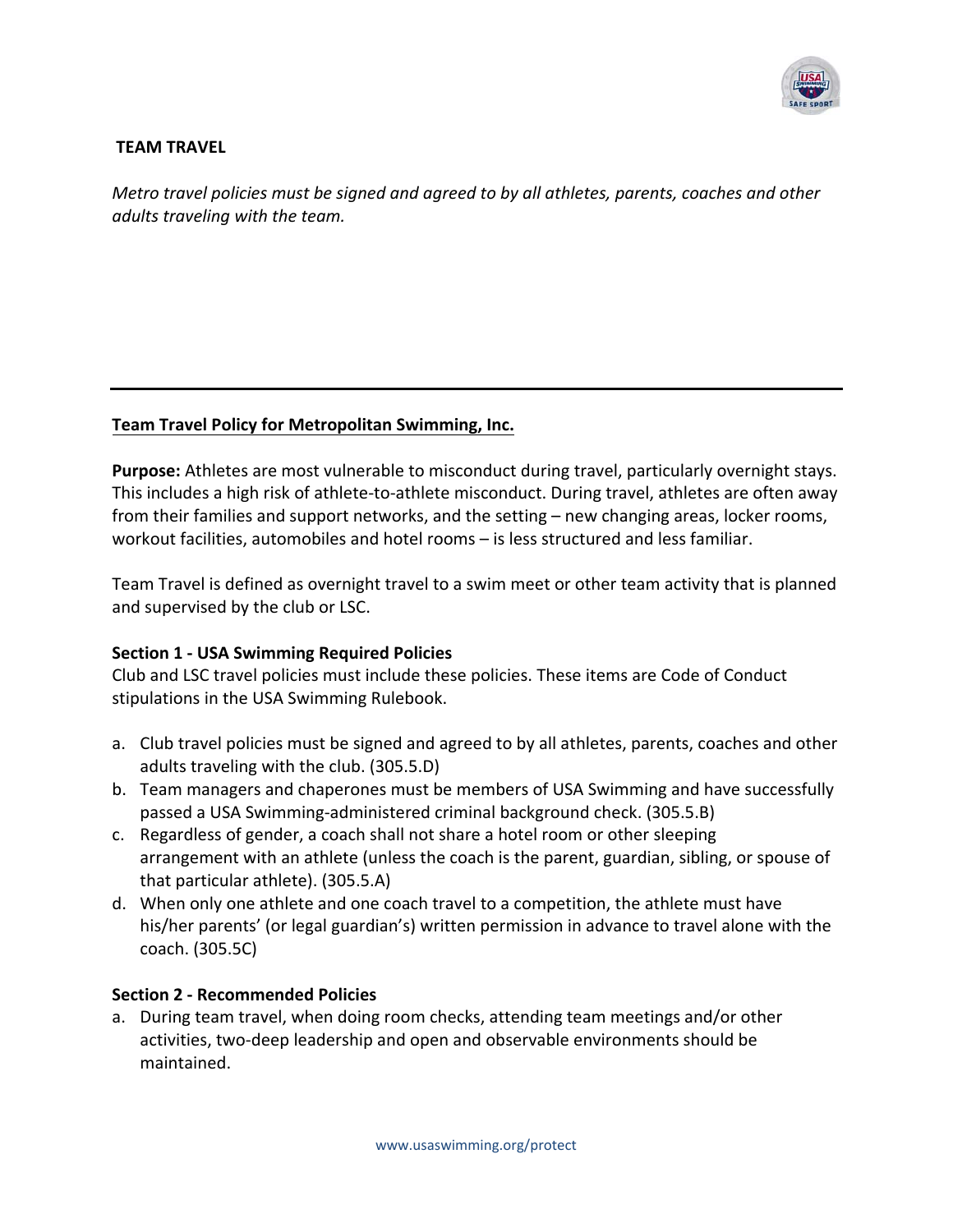

- b. Athletes should not ride in a coach's vehicle without another adult present who is the same gender as the athlete, unless prior parental permission is obtained.
- c. During overnight team travel, if athletes are paired with other athletes they shall be of the same gender and should be a similar age. Where athletes are age 13 & over, chaperones and/or team managers would ideally stay in nearby rooms. When athletes are age 12 & under, chaperones and/or team managers may stay with athletes. Where chaperones/team managers are staying in a room with athletes, they should be the same gender as the athlete and written consent should be given by athlete's parents (or legal guardian).
- d. When only one athlete and one coach travel to a competition, at the competition the coach and athlete should attempt to establish a "buddy" club to associate with during the competition and when away from the venue.
- e. To ensure the propriety of the athletes and to protect the staff, there will be no male athletes in female athlete's rooms and no female athletes in male athlete's rooms (unless the other athlete is a sibling or spouse of that particular athlete).
- f. A copy of the Club Code of Conduct must be signed by the athlete and his/her parent or legal guardian.
- g. Team or LSC officials should obtain a signed Liability Release and/or Indemnification Form for each athlete.
- h. Team or LSC officials should carry a signed Medical Consent or Authorization to Treat Form for each athlete.
- i. Curfews shall be established by the team or LSC staff each day of the trip.
- j. Team members and staff traveling with the team will attend all team functions including meetings, practices, meals, meet sessions, etc. unless otherwise excused or instructed by the head coach or his/her designee.
- k. The directions & decisions of coaches/chaperones are final.
- l. Swimmers are expected to remain with the team at all times during the trip. Swimmers are not to leave the competition venue, the hotel, a restaurant, or any other place at which the team has gathered without the permission/knowledge of the coach or chaperone.
- m. When visiting public places such as shopping malls, movie theatres, etc. swimmers will stay in groups of no less than three persons. 12 & Under athletes will be accompanied by a chaperone.
- n. The Head Coach or his/her designee shall make a written report of travel policy or code of conduct violations to the appropriate club or LSC leadership and the parent or legal guardian of any affected minor athlete.

# **Section 3 ‐ Other Policies to Consider**

The following, organized by topic, is a bullet‐point list of additional travel policies to consider. Teams and LSCs may want to utilize some of these policies based on their individual preferences and needs.

# *Safety*

a. Additional guidelines to be established as needed by the coaches;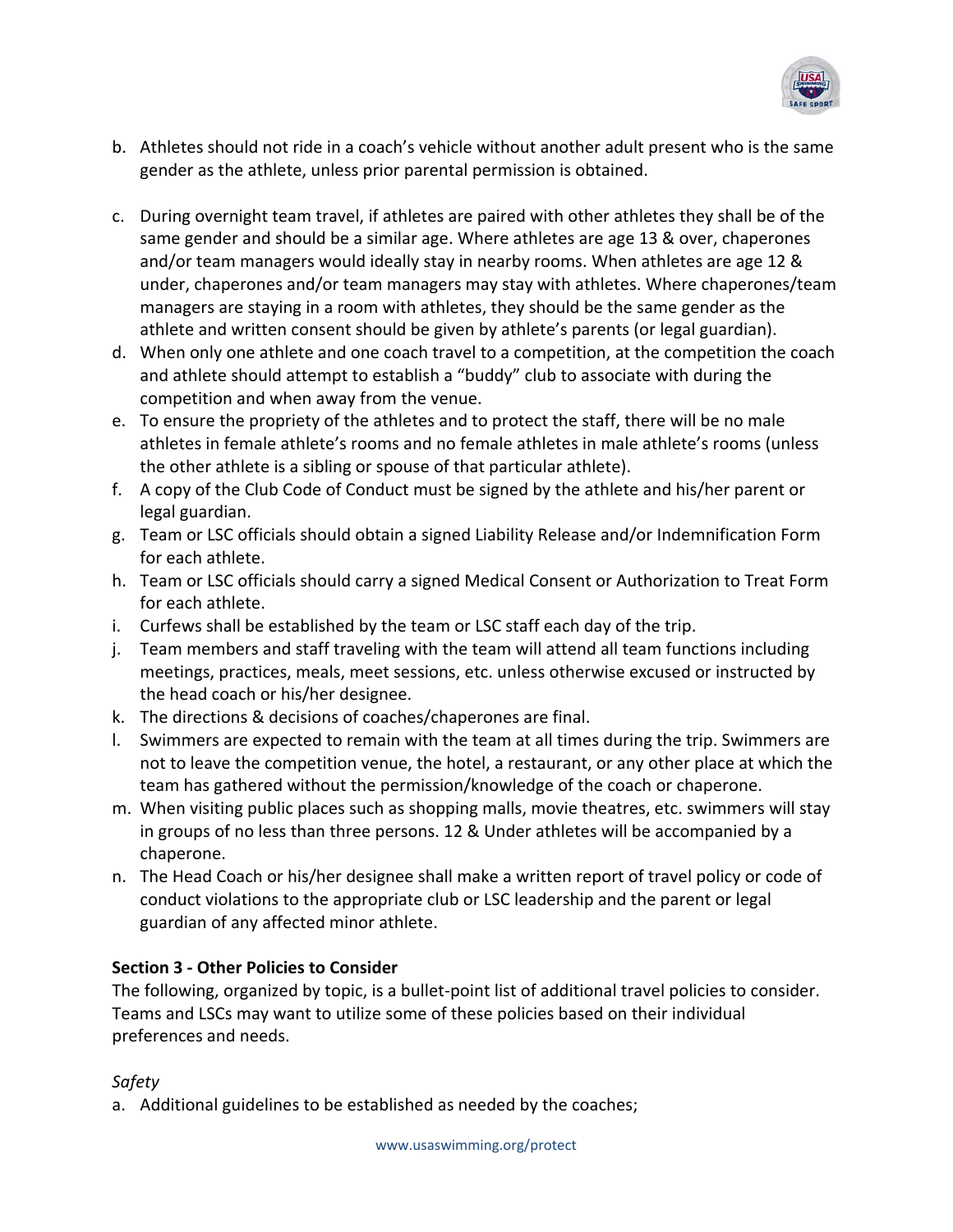

- b. Supervised team room provided for relaxation and recreation;
- c. Respect the privacy of each other;
- d. Only use hotel rooms with interior entrances; and
- e. Must wear seat belts and remain seated in vehicles;

#### *Behavior*

- a. Be quiet and respect the rights of teammates and others in hotel;
- b. Be prompt and on time;
- c. Develop cell phone usage guidelines;
- d. Develop computer use guidelines including social media;
- e. Respect travel vehicles;
- f. Establish travel dress code;
- g. Use appropriate behavior in public facilities;
- h. Establish two different curfews in own rooms and lights out;
- i. Must stay in assigned hotel room; and
- j. Needs and wellbeing of the team come first.

### *Financial*

- a. No room service without permission;
- b. Swimmers responsible for all incidental charges;
- c. Swimmers responsible for any damages or thievery at hotel;
- d. Must participate in contracted group meals; and
- e. Communicate travel reimbursement information and policies.

### *General*

- a. Establish fair trip eligibility requirements;
- b. Establish age guidelines for travel trips;
- c. Parent(s) responsible for getting swimmer(s) to stated departure point; and
- d. Requirements for families to attend "Team Travel Meets."

### **Code of Conduct / Honor Code**

The Club Development Committee strongly encourages teams and LSCs to create a Code of Conduct or Honor Code as a companion document to the team travel policies.

### *Required*:

All team members, team staff, and parents of minors are apprised in writing of this Code of Conduct and the attached USA Swimming Code of Conduct. A signature on this document constitutes unconditional agreement to comply with the stipulations of both documents.

### *Recommended*:

a. Team members will display proper respect and sportsmanship toward coaches, officials, administrators, teammates, fellow competitors and the public at all times.